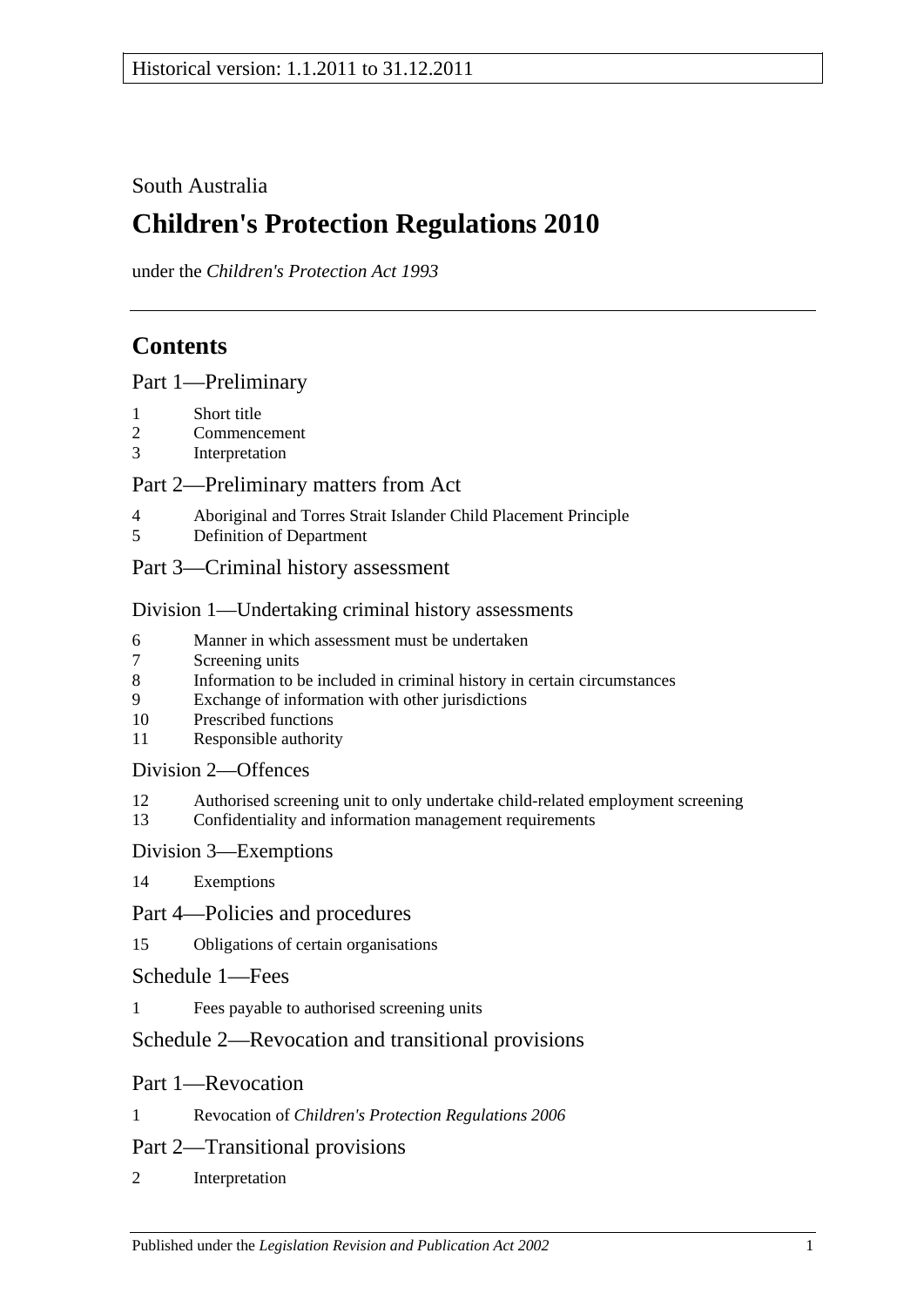- 3 Application of section 8B and Schedule [1\(1\) of the Act deferred in certain cases](#page-7-3)
- 4 [Transitional modification of section](#page-9-0) 8C(3)(a) of Act

## [Legislative history](#page-10-0)

## <span id="page-1-0"></span>**Part 1—Preliminary**

## <span id="page-1-1"></span>**1—Short title**

These regulations may be cited as the *Children's Protection Regulations 2010*.

### <span id="page-1-2"></span>**2—Commencement**

These regulations will come into operation on the day on which section 7 of the *[Children's Protection \(Implementation of Report Recommendations\) Amendment](http://www.legislation.sa.gov.au/index.aspx?action=legref&type=act&legtitle=Childrens%20Protection%20(Implementation%20of%20Report%20Recommendations)%20Amendment%20Act%202009)  Act [2009](http://www.legislation.sa.gov.au/index.aspx?action=legref&type=act&legtitle=Childrens%20Protection%20(Implementation%20of%20Report%20Recommendations)%20Amendment%20Act%202009)* comes into operation.

## <span id="page-1-3"></span>**3—Interpretation**

In these regulations—

*Act* means the *[Children's Protection Act](http://www.legislation.sa.gov.au/index.aspx?action=legref&type=act&legtitle=Childrens%20Protection%20Act%201993) 1993*;

*authorised screening unit* means a person or body established as an authorised screening unit under [regulation](#page-3-4) 7(1);

*child-related employment screening* means undertaking an assessment of information about a person for the purpose of determining whether the person may, if appointed to, or engaged to act in, a position, pose a risk to the safety of children;

*CrimTrac* means the CrimTrac Agency established under the *Public Service Act 1999* of the Commonwealth;

*interstate authorised screening unit* means a person or body declared to be an interstate authorised screening unit under [regulation](#page-3-5) 7(2);

*responsible authority* has the same meaning as in section 8B of the Act.

## <span id="page-1-4"></span>**Part 2—Preliminary matters from Act**

## <span id="page-1-5"></span>**4—Aboriginal and Torres Strait Islander Child Placement Principle**

- <span id="page-1-6"></span>(1) For the purposes of section 4(5) of the Act, the Aboriginal and Torres Strait Islander Child Placement Principle is as follows:
	- (a) the fundamental principles apply to the placement of an Aboriginal or Torres Strait Islander child with the additional requirement that in determining a child's best interests under subsection (4) of that section consideration must be given to the child's cultural needs and identity;
	- (b) subject to the fundamental principles, when an Aboriginal or Torres Strait Islander child is being placed in alternative care (other than care provided in a detention facility), consideration must be given to placing the child with the first in order of priority of the following persons who is available to provide the care: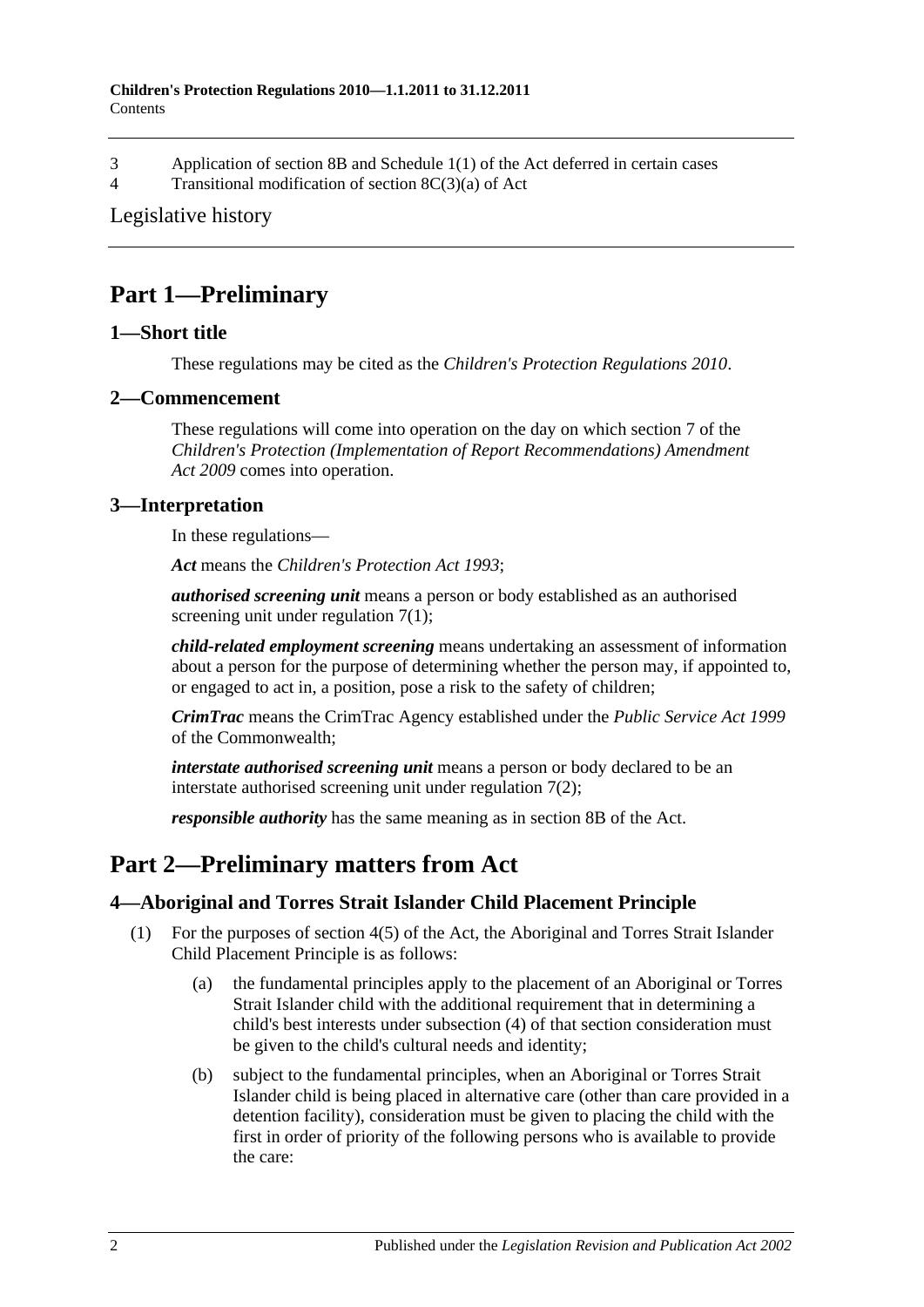- (i) a member of the child's family, as determined by reference to Aboriginal or Torres Strait Islander culture;
- (ii) a member of the child's community who has a relationship of responsibility for the child, as determined by reference to Aboriginal or Torres Strait Islander traditional practice or custom;
- (iii) a member of the child's community, as determined by reference to Aboriginal or Torres Strait Islander traditional practice or custom;
- (iv) a person—
	- (A) in the case of an Aboriginal child—of Aboriginal cultural background; or
	- (B) in the case of a Torres Strait Islander child—of Torres Strait Islander cultural background;
- (v) a person who is able to ensure that the child maintains significant contact with the child's family (as determined by reference to Aboriginal or Torres Straight Islander culture), the child's community or communities and the child's culture;
- (c) if the placement of a child in alternative care in accordance with [paragraph](#page-1-6) (b) is objected to by the child on reasonable grounds, consideration must be given to placing the child with the next person (determined in accordance with [paragraph](#page-1-6) (b)) available to provide the care.
- (2) In this regulation—

*fundamental principles* means the fundamental principles set out in section 4 of the Act (other than the principle in section 4(5) of the Act).

### <span id="page-2-0"></span>**5—Definition of Department**

For the purposes of the definition of *Department* in section 6(1) of the Act, the Department for Families and Communities is prescribed.

## <span id="page-2-2"></span><span id="page-2-1"></span>**Part 3—Criminal history assessment**

### **Division 1—Undertaking criminal history assessments**

#### <span id="page-2-3"></span>**6—Manner in which assessment must be undertaken**

- <span id="page-2-4"></span>(1) For the purposes of section 8B of the Act, the responsible authority for an organisation to which that section applies must undertake an assessment of a person's criminal history by either of the following methods:
	- $(a)$  by—
		- (i) obtaining—
			- (A) a criminal history report relating to the person prepared by South Australia Police or CrimTrac; or
			- (B) other prescribed evidence of the person's criminal history; and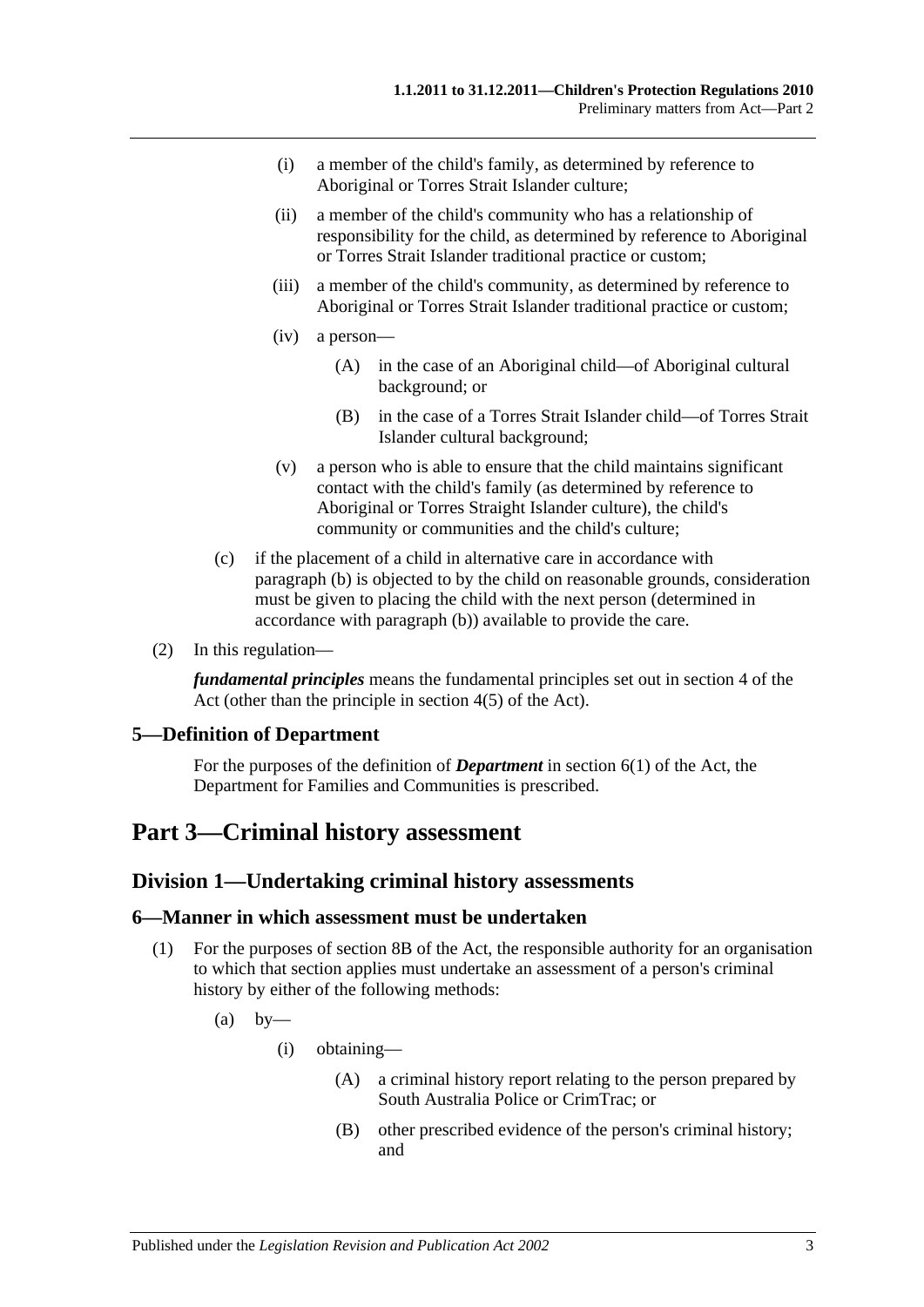(ii) undertaking an assessment of that report or evidence for the purpose of determining whether the person may pose a risk to the safety of children,

in accordance with standards published, from time to time, by the Chief Executive;

- (b) by obtaining a criminal history assessment relating to the person from an authorised screening unit.
- (2) In this regulation—

*prescribed evidence* means evidence of a kind specified by the Chief Executive for the purposes of this regulation in standards referred to in [subregulation](#page-2-4) (1)(a).

#### <span id="page-3-4"></span><span id="page-3-0"></span>**7—Screening units**

- (1) The Chief Executive may establish such authorised screening units for the purposes of this Division as the Chief Executive thinks fit.
- <span id="page-3-5"></span>(2) The Chief Executive may, by notice in the Gazette, declare that a person or body is an interstate authorised screening unit for the purposes of these regulations.

### <span id="page-3-1"></span>**8—Information to be included in criminal history in certain circumstances**

A reference to a person's *criminal history* in section 8B of the Act or in these regulations will, in relation to an authorised screening unit or an interstate authorised screening unit, be taken to include the following classes of information:

- <span id="page-3-6"></span>(a) convictions for offences committed by the person in South Australia or elsewhere (whether those convictions relate to offences committed before or after the commencement of this regulation);
- <span id="page-3-7"></span>(b) charges for offences alleged to have been committed by the person in South Australia or elsewhere (whether those charges relate to offences alleged to have been committed before or after the commencement of this regulation and regardless of the outcome of those charges);
- (c) information about convictions referred to in [paragraph](#page-3-6) (a) and charges referred to in [paragraph](#page-3-7) (b).

#### <span id="page-3-8"></span><span id="page-3-2"></span>**9—Exchange of information with other jurisdictions**

Despite any other Act or law, information forming part of a person's criminal history may be provided by the Crown, or an agency or instrumentality of the Crown, to—

- (a) an authorised screening unit for the purpose of undertaking child-related employment screening in accordance with these regulations; or
- (b) an interstate authorised screening unit for the purpose of undertaking child-related employment screening as authorised or required under a law of another State or Territory, or of the Commonwealth.

#### <span id="page-3-3"></span>**10—Prescribed functions**

For the purposes of paragraph (c) of the definition of *prescribed functions* in section 8B(8) of the Act, the following kinds of records are prescribed, where such records relate to a child or children:

(a) records of an educational or child care service;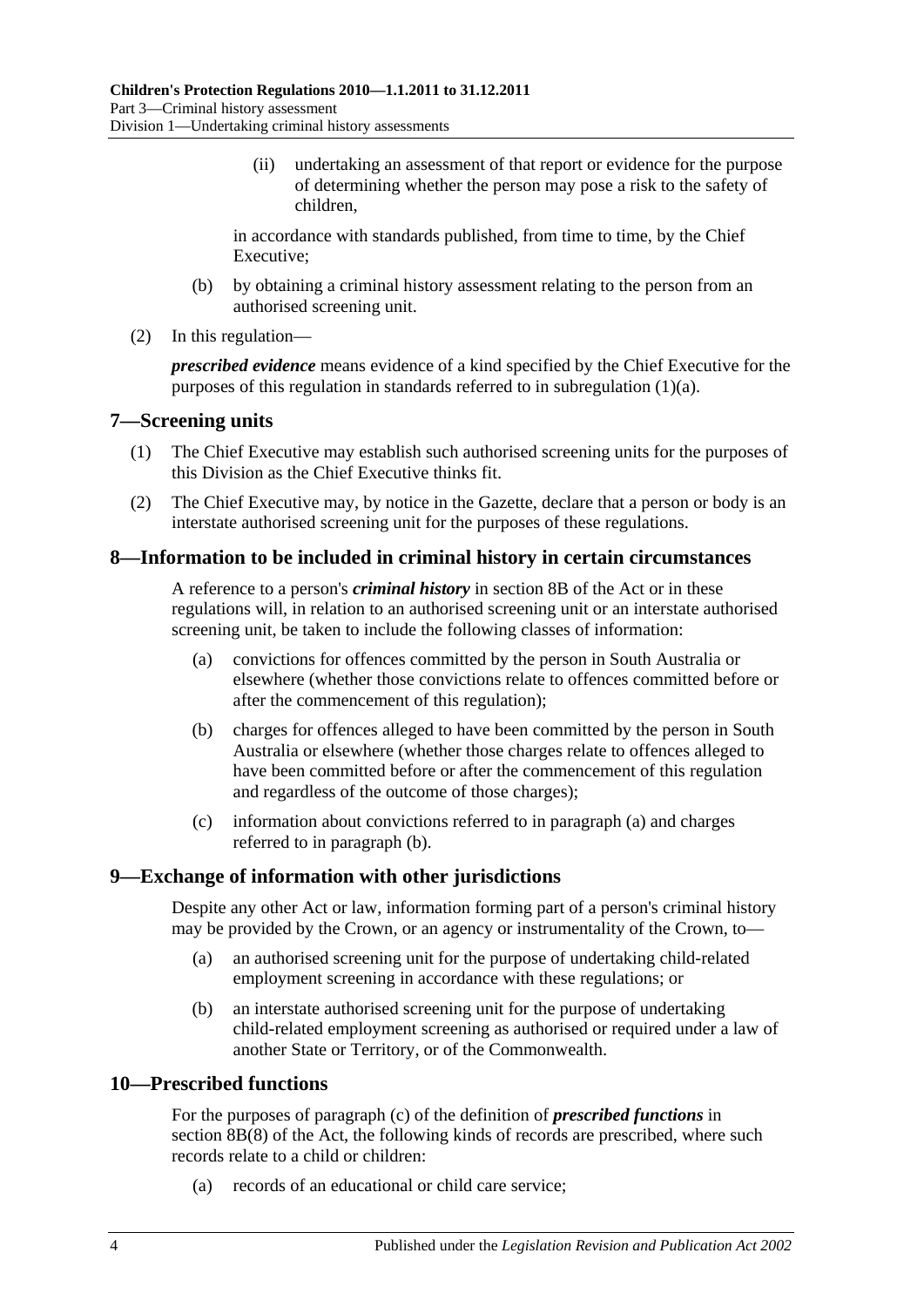- (b) records of a health service (within the meaning of the *[Health Care Act](http://www.legislation.sa.gov.au/index.aspx?action=legref&type=act&legtitle=Health%20Care%20Act%202008) 2008*);
- (c) records of a disability service (within the meaning of the *[Disability Services](http://www.legislation.sa.gov.au/index.aspx?action=legref&type=act&legtitle=Disability%20Services%20Act%201993)  Act [1993](http://www.legislation.sa.gov.au/index.aspx?action=legref&type=act&legtitle=Disability%20Services%20Act%201993)*);
- (d) records made or kept in connection with the administration of the *[Children's](http://www.legislation.sa.gov.au/index.aspx?action=legref&type=act&legtitle=Childrens%20Protection%20Act%201993)  [Protection Act](http://www.legislation.sa.gov.au/index.aspx?action=legref&type=act&legtitle=Childrens%20Protection%20Act%201993) 1993*, the *[Family and Community Services Act](http://www.legislation.sa.gov.au/index.aspx?action=legref&type=act&legtitle=Family%20and%20Community%20Services%20Act%201972) 1972*, the *[Young Offenders Act](http://www.legislation.sa.gov.au/index.aspx?action=legref&type=act&legtitle=Young%20Offenders%20Act%201993) 1993* or the *[Youth Court Act](http://www.legislation.sa.gov.au/index.aspx?action=legref&type=act&legtitle=Youth%20Court%20Act%201993) 1993*;
- (e) records relating to legal proceedings.

#### <span id="page-4-0"></span>**11—Responsible authority**

For the purposes of the definition of *responsible authority* in section 8B(8) of the Act, each of the following bodies is approved:

- (a) the Association of Independent Schools of South Australia Incorporated;
- (b) the Catholic Church Endowment Society Incorporated;
- (c) the Lutheran Schools Association of South Australia, Northern Territory and Western Australia Incorporated.

#### <span id="page-4-1"></span>**Division 2—Offences**

### <span id="page-4-2"></span>**12—Authorised screening unit to only undertake child-related employment screening**

(1) An authorised screening unit must not undertake an assessment of information of a kind specified in [regulation](#page-3-7) 8(b) or [\(c\)](#page-3-8) unless satisfied that the assessment is required for child-related employment screening.

Maximum penalty: \$10 000.

(2) An authorised screening unit must not undertake any kind of assessment other than assessment of a person's criminal history for the purpose of child-related employment screening unless the authorised screening unit has been granted approval, in writing, by the Chief Executive to undertake assessments of that kind.

Maximum penalty: \$10 000.

(3) The Chief Executive must not grant approval to an authorised screening unit to undertake a particular kind of assessment unless the Chief Executive is satisfied that the authorised screening unit has in place appropriate safeguards to ensure that information of a kind specified in [regulation](#page-3-7) 8(b) or [\(c\)](#page-3-8) will not be used for the purpose of those assessments.

#### <span id="page-4-3"></span>**13—Confidentiality and information management requirements**

- (1) A person who, in the course of carrying out functions of—
	- (a) a responsible authority; or
	- (b) an organisation to which a responsible authority communicates information forming part of a person's criminal history; or
	- (c) an organisation that prepares a criminal history report for a responsible authority; or
	- (d) an authorised screening unit,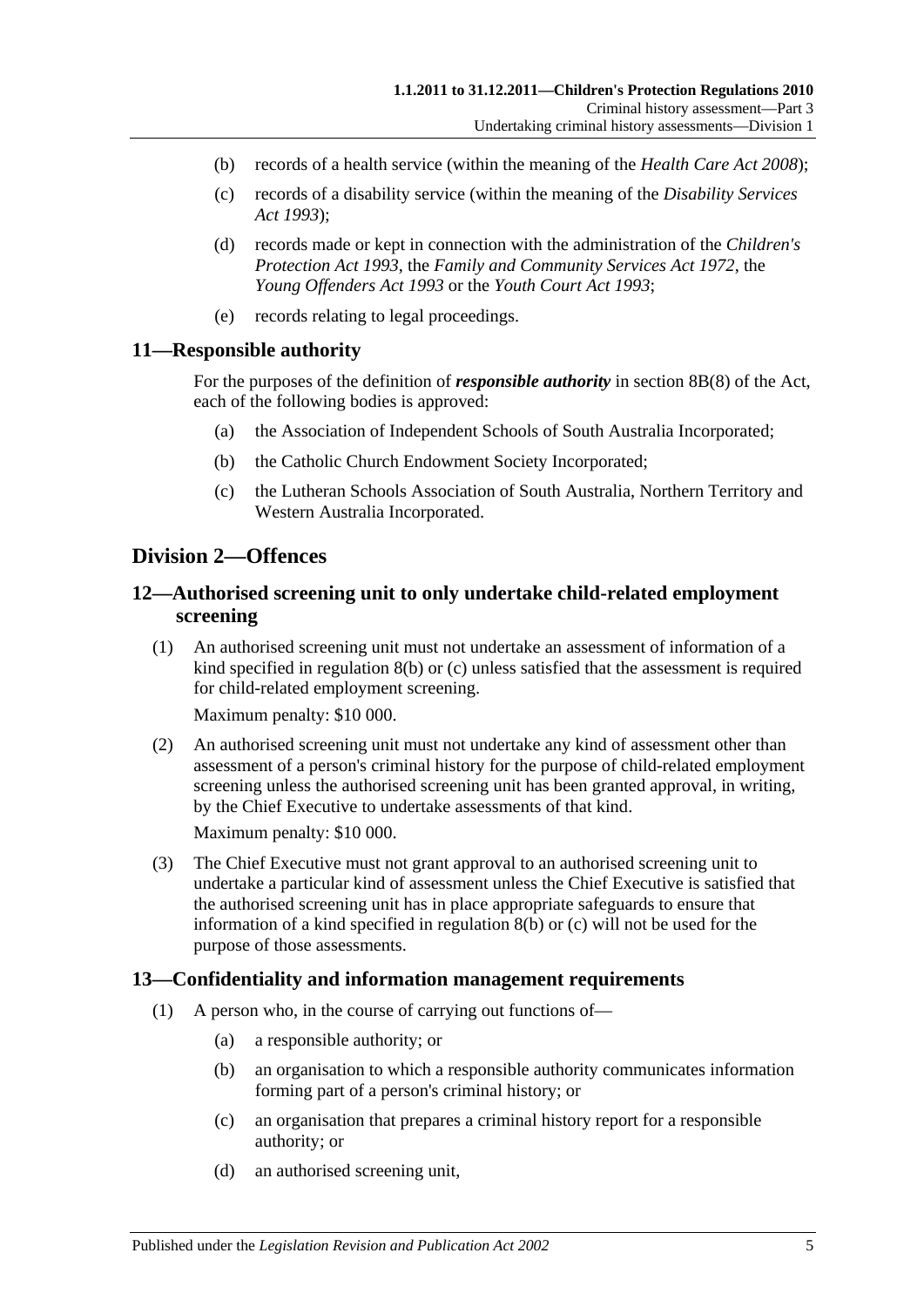has, or has had, access to information forming part of a person's criminal history must not disclose such information except—

- (e) to, or with the consent of, the person to whom the information relates; or
- (f) as may be authorised or required by law.

Maximum penalty: \$10 000.

- (2) The responsible authority for an organisation to which section 8B of the Act applies must ensure that information forming part of—
	- (a) a person's criminal history; or
	- (b) an assessment obtained from an authorised screening unit,

is dealt with in accordance with any standards for dealing with such information published from time to time by the Chief Executive (insofar as such standards are applicable to the organisation).

Maximum penalty: \$5 000.

## <span id="page-5-0"></span>**Division 3—Exemptions**

#### <span id="page-5-2"></span><span id="page-5-1"></span>**14—Exemptions**

- <span id="page-5-4"></span><span id="page-5-3"></span>(1) Pursuant to section 8D(1) of the Act, but subject to [subregulation](#page-6-4) (2), the following organisations, persons and positions are exempt from the application of section 8B of the Act:
	- (a) an organisation that provides equipment, food or venues for children's parties or events and does not provide any other services;
	- (b) a person who undertakes work on a voluntary basis to provide a service in his or her capacity as a parent or guardian of a child who is ordinarily provided with the service:
	- (c) a person who undertakes work on a voluntary basis to provide a service and who is under 18 years of age;
	- (d) a person who undertakes work in the course of, or for the purposes of, an event or activity that takes place over a period of not more than 10 consecutive days or not more than 1 day in any month;
	- (e) a person appointed as a police officer;
	- (f) a person who is a registered teacher (within the meaning of the *[Teachers](http://www.legislation.sa.gov.au/index.aspx?action=legref&type=act&legtitle=Teachers%20Registration%20and%20Standards%20Act%202004)  [Registration and Standards Act](http://www.legislation.sa.gov.au/index.aspx?action=legref&type=act&legtitle=Teachers%20Registration%20and%20Standards%20Act%202004) 2004*);
	- (g) a person who undertakes, or a position that only involves, work that is not for the exclusive benefit of children and is not provided to any child on an individual basis;
	- (h) a position that only involves prescribed functions because children are employed or engaged to work as volunteers by the person occupying the position or by that person's employer;
	- (i) a position in which all work involving children is undertaken in the presence of the children's parents or guardians and in which there is ordinarily no physical contact with the children.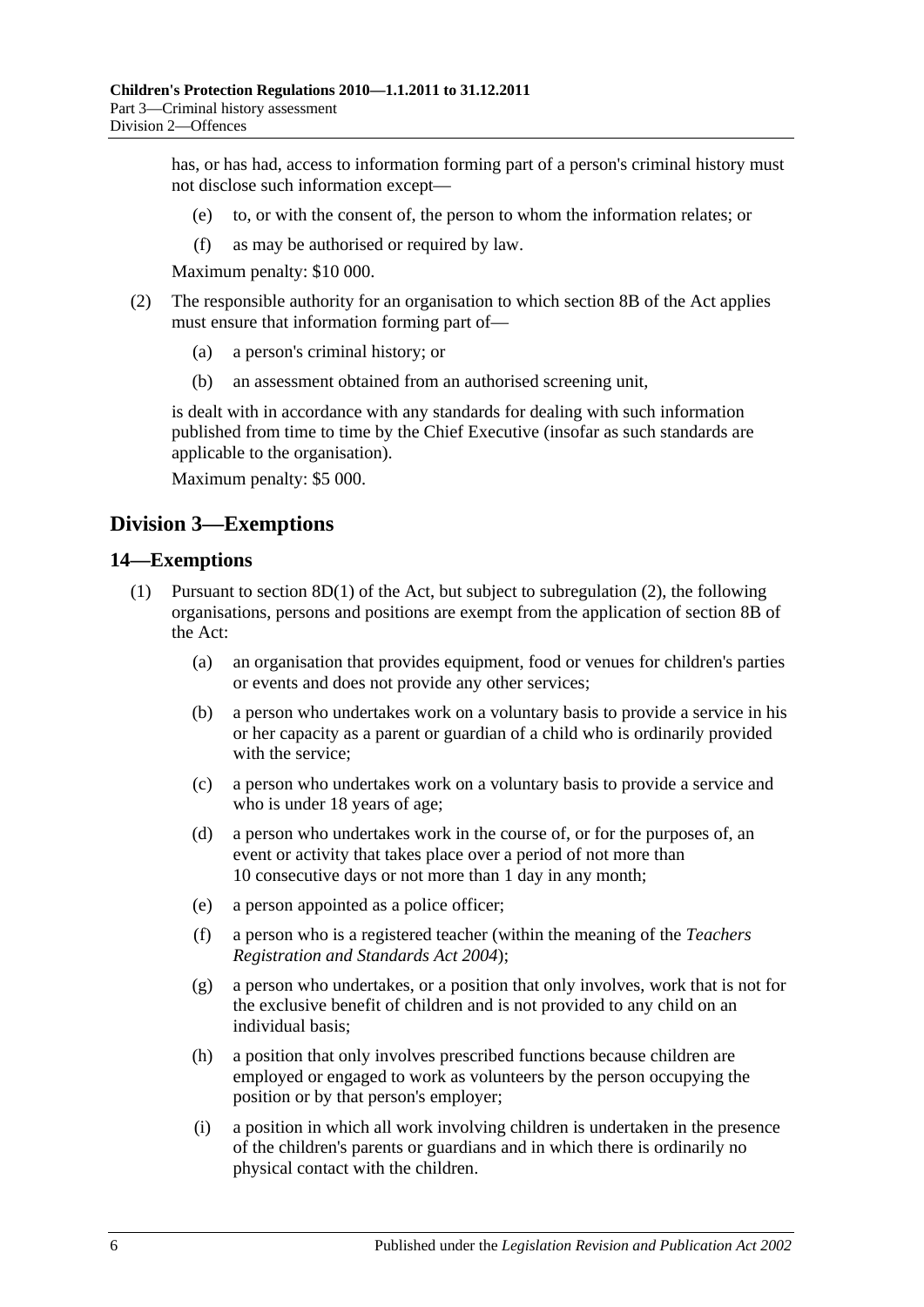- <span id="page-6-4"></span>(2) An organisation, person or position referred to in [subregulation](#page-5-2) (1) (other than [subregulation](#page-5-3)  $(1)(e)$  or  $(f)$ ) is not exempt from the application of section 8B of the Act if the services provided by the organisation or the duties of the person or position—
	- (a) involve the provision of—
		- (i) child care or baby sitting services that are licensed or approved under the *[Children's Services Act](http://www.legislation.sa.gov.au/index.aspx?action=legref&type=act&legtitle=Childrens%20Services%20Act%201985) 1985*; or
		- (ii) residential or overnight care for children (other than overnight care by a person who is not ordinarily resident in this State); or
		- (iii) disability services if provided only to children who have a disability; or
	- (b) are related to the administration of the juvenile justice system or child protection services.
- (3) In [subregulation](#page-6-4) (2), *disability* and *disability services* have the same respective meanings as in the *[Disability Services Act](http://www.legislation.sa.gov.au/index.aspx?action=legref&type=act&legtitle=Disability%20Services%20Act%201993) 1993*.

## <span id="page-6-0"></span>**Part 4—Policies and procedures**

### <span id="page-6-1"></span>**15—Obligations of certain organisations**

For the purposes of section  $8C(2)(b)$  of the Act, policies and procedures under section 8C must comply with such of the following documents as may be published from time to time by the Chief Executive (insofar as such documents are applicable to the organisation):

- (a) codes of conduct and principles of good practice of a kind referred to in section 8A(a) of the Act;
- (b) standards of a kind referred to in section 8A(j) of the Act.

## <span id="page-6-2"></span>**Schedule 1—Fees**

### <span id="page-6-3"></span>**1—Fees payable to authorised screening units**

- (1) Subject to [subclause](#page-6-5) (3), the fees set out in the table below are payable to an authorised screening unit for conducting a criminal history assessment under these regulations.
- (2) The fees set out in the table do not include any GST that may be payable in respect of a particular fee.
- <span id="page-6-5"></span>(3) An authorised screening unit may determine circumstances in which a fee payable to the unit may be waived or remitted.

|                                                                                                                                                                                           | Fee  |
|-------------------------------------------------------------------------------------------------------------------------------------------------------------------------------------------|------|
| If the applicant satisfies the authorised screening unit that the relevant position is<br>a voluntary position or is a student placement arranged by or through a tertiary<br>institution | \$34 |
| In any other case                                                                                                                                                                         | \$52 |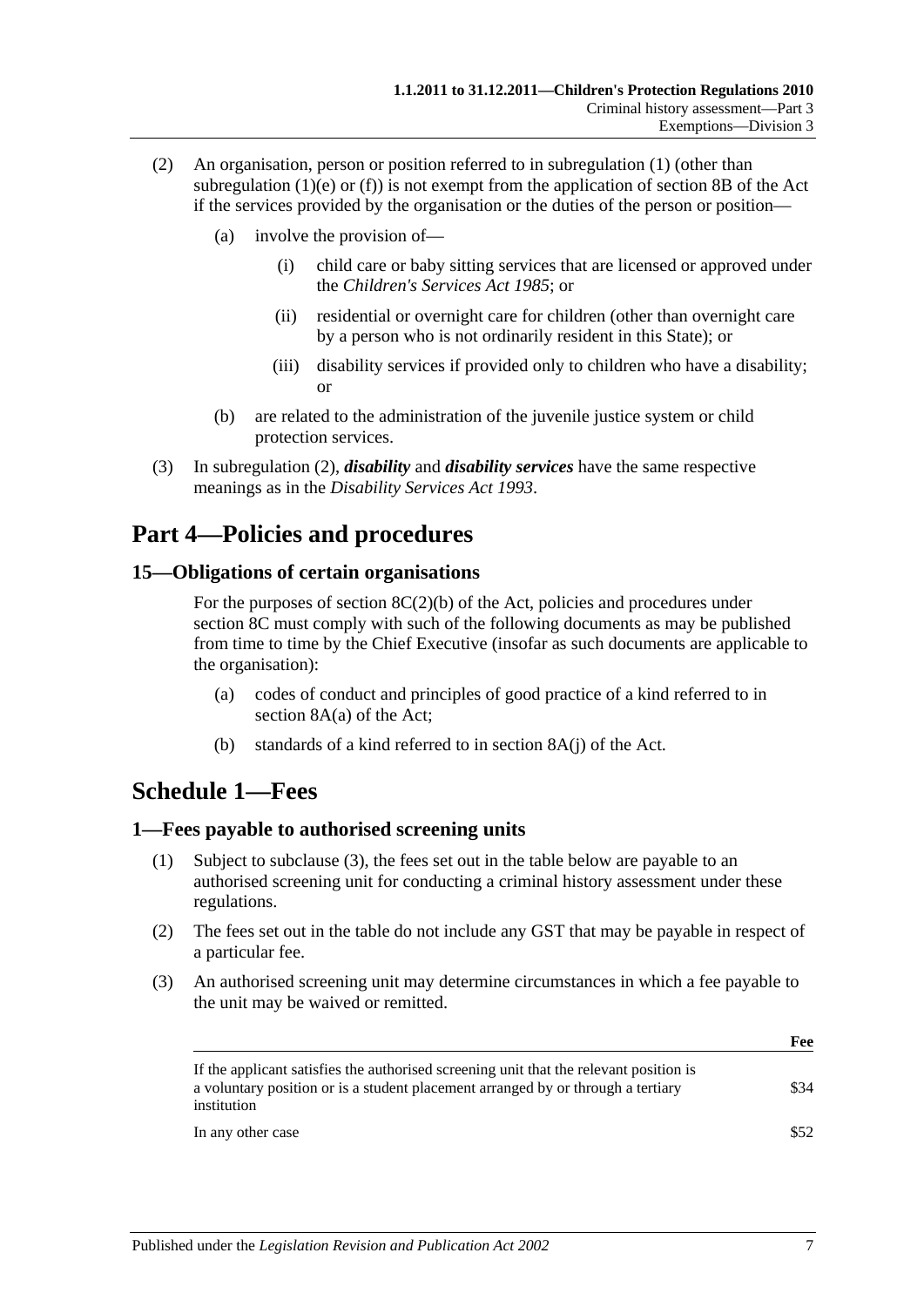# <span id="page-7-0"></span>**Schedule 2—Revocation and transitional provisions Part 1—Revocation**

## <span id="page-7-1"></span>**1—Revocation of** *Children's Protection Regulations 2006*

The *[Children's Protection Regulations](http://www.legislation.sa.gov.au/index.aspx?action=legref&type=subordleg&legtitle=Childrens%20Protection%20Regulations%202006) 2006* are revoked.

## **Part 2—Transitional provisions**

## <span id="page-7-2"></span>**2—Interpretation**

In this Part—

*prescribed functions* has the same meaning as in section 8B of the Act;

*school* has the same meaning as in the *[Education Act](http://www.legislation.sa.gov.au/index.aspx?action=legref&type=act&legtitle=Education%20Act%201972) 1972*.

## <span id="page-7-3"></span>**3—Application of section 8B and Schedule 1(1) of the Act deferred in certain cases**

- <span id="page-7-4"></span>(1) If an organisation was not, immediately before the commencement of section 7 of the *[Children's Protection \(Implementation of Report Recommendations\) Amendment](http://www.legislation.sa.gov.au/index.aspx?action=legref&type=act&legtitle=Childrens%20Protection%20(Implementation%20of%20Report%20Recommendations)%20Amendment%20Act%202009)  Act [2009](http://www.legislation.sa.gov.au/index.aspx?action=legref&type=act&legtitle=Childrens%20Protection%20(Implementation%20of%20Report%20Recommendations)%20Amendment%20Act%202009)*, an organisation to which section 8B of the Act applied but the organisation belongs to a class of organisation specified in the first column of the table below—
	- (a) section 8B(1) of the Act will not apply to the organisation until the relevant date specified in the second column of the table below for organisations of that class (or, in the case of an organisation that belongs to more than 1 class specified in the table, until the earliest relevant date specified in the second column of the table below for a class to which the organisation belongs); and
	- (b) the prescribed period, for the purposes of Schedule 1(1) of the Act in relation to the organisation is the period specified in the third column of the table below for organisations of that class (or, in the case of an organisation that belongs to more than 1 class specified in the table, is the earliest occurring period specified in the third column of the table below for a class to which the organisation belongs).

| <b>Class of organisation</b>                                                                                                                                                                                 | <b>Relevant date</b> | <b>Prescribed period</b>           |
|--------------------------------------------------------------------------------------------------------------------------------------------------------------------------------------------------------------|----------------------|------------------------------------|
| Organisations that provide child care or<br>residential care                                                                                                                                                 | 1 January 2011       | 1 January 2011 to<br>30 June 2011  |
| Private hospitals (within the meaning of the<br><i>Health Care Act 2008</i> ) and day procedure<br>centres attached to private hospitals                                                                     | 1 January 2011       | 1 January 2011 to<br>30 June 2011  |
| Non-government organisations that provide<br>health services and that usually have a number of<br>employees that would be equivalent to more than<br>25 full time positions (not counting any<br>volunteers) | 1 July 2011          | 1 July 2011 to<br>31 December 2011 |
| Ambulance services                                                                                                                                                                                           | 1 July 2011          | 1 July 2011 to<br>31 December 2011 |
| Day procedure centres not attached to private<br>hospitals                                                                                                                                                   | 1 July 2011          | 1 July 2011 to<br>31 December 2011 |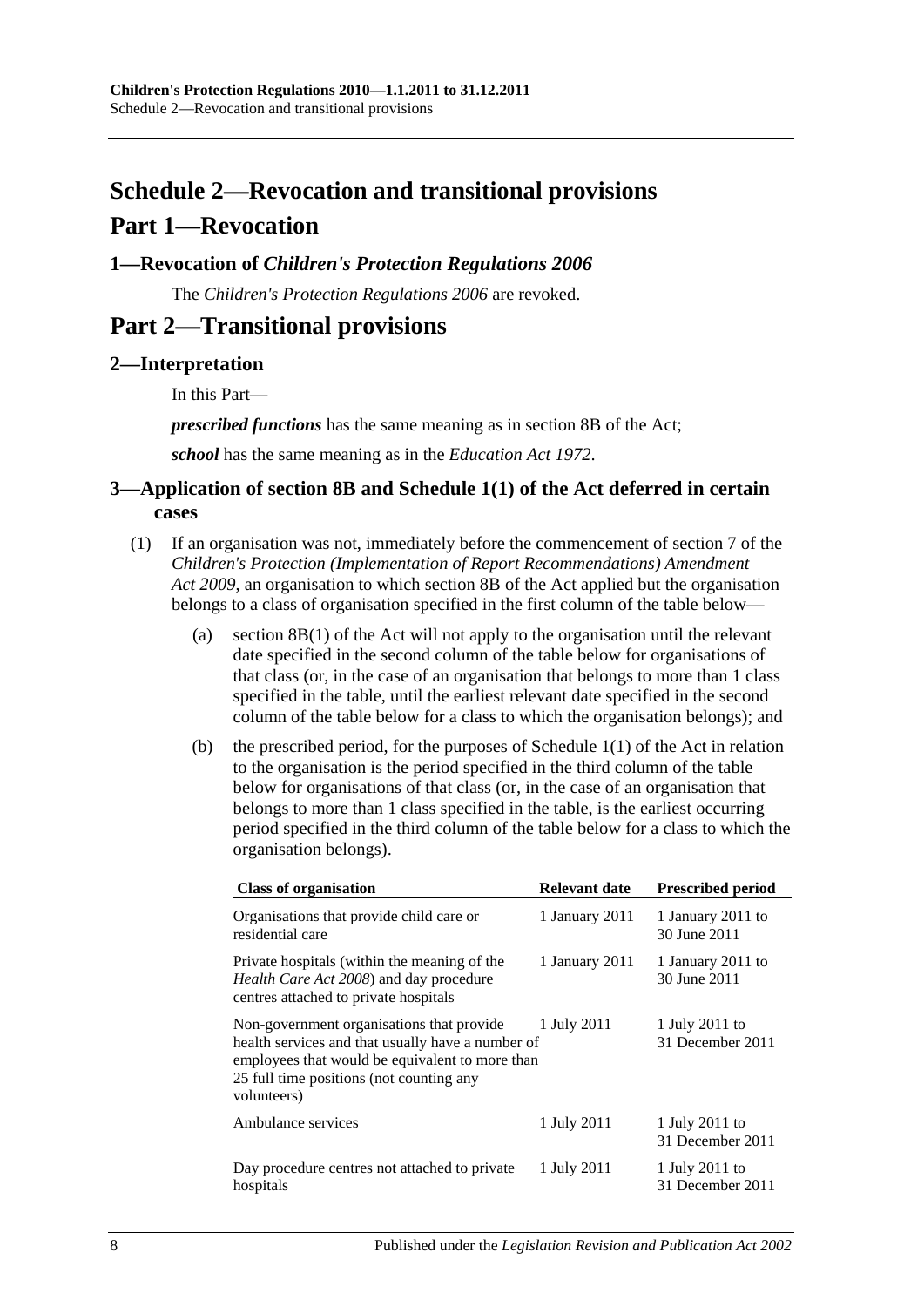Revocation and transitional provisions—Schedule 2

| <b>Class of organisation</b>                                                                                                                                                                            | <b>Relevant date</b> | <b>Prescribed period</b>           |
|---------------------------------------------------------------------------------------------------------------------------------------------------------------------------------------------------------|----------------------|------------------------------------|
| Organisations that provide general practitioner<br>health services                                                                                                                                      | 1 July 2011          | 1 July 2011 to<br>31 December 2011 |
| Organisations that provide dental services                                                                                                                                                              | 1 July 2011          | 1 July 2011 to<br>31 December 2011 |
| Non-government organisations that provide<br>health services and that usually have a number of<br>employees that would be equivalent to 25 or less<br>full time positions (not counting any volunteers) | 1 January 2012       | 1 January 2012 to<br>30 June 2012  |
| Organisations that provide welfare services                                                                                                                                                             | 1 July 2011          | 1 July 2011 to<br>31 December 2011 |
| Organisations that provide sporting or<br>recreational services                                                                                                                                         | 1 January 2012       | 1 January 2012 to<br>30 June 2012  |
| Organisations that provide religious or spiritual 1 January 2012<br>services                                                                                                                            |                      | 1 January 2012 to<br>30 June 2012  |
| Organisations that provide education services<br>(other than schools)                                                                                                                                   | 1 January 2012       | 1 January 2012 to<br>30 June 2012  |

- (2) If a position in an organisation of a kind referred to in [subclause](#page-7-4) (1) is a position belonging to a class specified in the first column of the table below, then despite [subclause](#page-7-4) (1)—
	- (a) section 8B(1) of the Act will apply to the position from the relevant date specified in the second column of the table below for positions belonging to that class (or, in the case of a position that belongs to more than 1 class specified in the table, until the earliest relevant date specified in the second column of the table below for a class to which the position belongs); and
	- (b) the prescribed period, for the purposes of Schedule 1(1) of the Act in relation to the position is the period specified in the third column of the table below for positions of that class (or, in the case of a position that belongs to more than 1 class specified in the table, is the earliest occurring period specified in the third column of the table below for a class to which the position belongs).

| <b>Class of position</b>                                                                                                                                                                                                               | <b>Relevant date</b> | <b>Prescribed period</b>                         |  |
|----------------------------------------------------------------------------------------------------------------------------------------------------------------------------------------------------------------------------------------|----------------------|--------------------------------------------------|--|
| A person appointed to, or engaged to act in, a<br>position in-                                                                                                                                                                         |                      | 1 January 2012 1 January 2012 to<br>30 June 2012 |  |
| an organisation that provides general<br>(a)<br>practitioner health services; or                                                                                                                                                       |                      |                                                  |  |
| (b)<br>a non-government organisation that<br>provides health services and that usually<br>has a number of employees that would be<br>equivalent to more than 25 full time<br>positions (not counting any volunteers);<br><sub>or</sub> |                      |                                                  |  |
| a day procedure centre that is not<br>(c)<br>attached to a private hospital,                                                                                                                                                           |                      |                                                  |  |
| where the prescribed functions do not include the<br>direct provision of health care services to a child                                                                                                                               |                      |                                                  |  |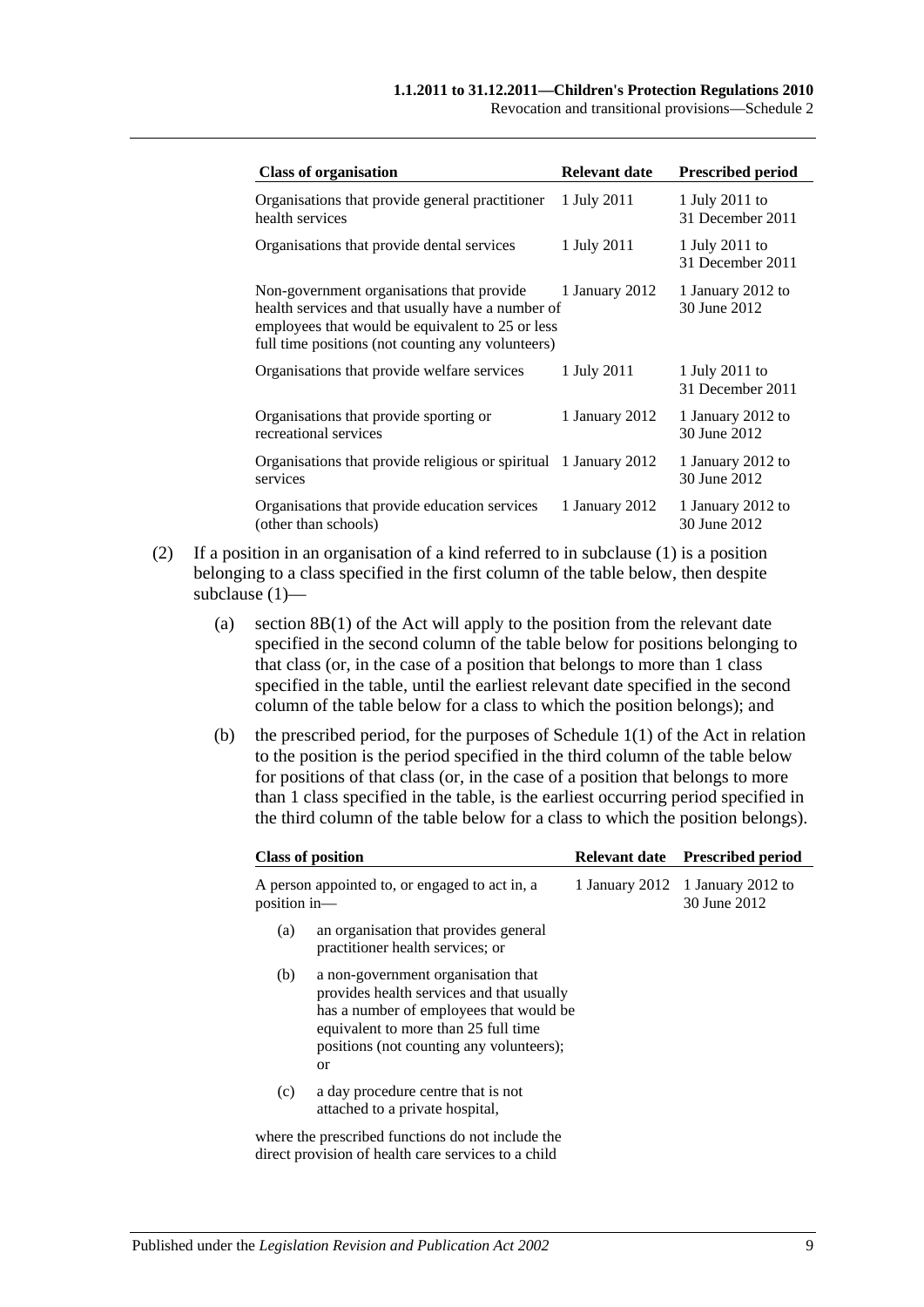Schedule 2—Revocation and transitional provisions

|        | <b>Class of position</b>                                                                                                                                                                                         | <b>Relevant date</b> | <b>Prescribed period</b>           |
|--------|------------------------------------------------------------------------------------------------------------------------------------------------------------------------------------------------------------------|----------------------|------------------------------------|
|        | A person appointed to, or engaged to act in, an<br>organisation that provides dental services where<br>the prescribed functions do not include the direct<br>provision of dental services to children            | 1 January 2012       | 1 January 2012 to<br>30 June 2012  |
| where- | A person appointed to, or engaged to act in, a<br>position in an organisation that provides sporting<br>or recreational services, religious or spiritual<br>services or education services (other than a school) | 1 July 2012          | 1 July 2012 to<br>31 December 2012 |
| (a)    | the person is a volunteer; and                                                                                                                                                                                   |                      |                                    |
| (b)    | the prescribed functions involve children<br>aged 7 years or under.                                                                                                                                              |                      |                                    |
| where- | A person appointed to, or engaged to act in, a<br>position in an organisation that provides sporting<br>or recreational services, religious or spiritual<br>services or education services (other than a school) | 1 January 2013       | 1 January 2013 to<br>30 June 2013  |
| (a)    | the person is a volunteer; and                                                                                                                                                                                   |                      |                                    |
| (b)    | the prescribed functions involve children<br>aged 12 years or under.                                                                                                                                             |                      |                                    |
| where— | A person appointed to, or engaged to act in, a<br>position in an organisation that provides sporting<br>or recreational services, religious or spiritual<br>services or education services (other than a school) | 1 July 2013          | 1 July 2013 to<br>31 December 2013 |
| (a)    | the person is a volunteer; and                                                                                                                                                                                   |                      |                                    |
| (b)    | the prescribed functions involve children                                                                                                                                                                        |                      |                                    |

aged 17 years or under.

### <span id="page-9-0"></span>**4—Transitional modification of section 8C(3)(a) of Act**

- (1) The application of section 8C(3)(a) of the Act (as inserted by the *[Children's](http://www.legislation.sa.gov.au/index.aspx?action=legref&type=act&legtitle=Childrens%20Protection%20(Implementation%20of%20Report%20Recommendations)%20Amendment%20Act%202009)  [Protection \(Implementation of Report Recommendations\) Amendment Act](http://www.legislation.sa.gov.au/index.aspx?action=legref&type=act&legtitle=Childrens%20Protection%20(Implementation%20of%20Report%20Recommendations)%20Amendment%20Act%202009) 2009*) is modified in relation to an organisation formed before the commencement of this clause so that such an organisation is not required to lodge the statement referred to in that paragraph within the 10 day period specified in that paragraph, but is instead required to lodge the statement within the period of 2 months after the commencement of that paragraph.
- (2) The modification prescribed by this clause applies until the expiration of the period of 2 months after the commencement of section 8C(3)(a) of the Act (as inserted by the *[Children's Protection \(Implementation of Report Recommendations\) Amendment](http://www.legislation.sa.gov.au/index.aspx?action=legref&type=act&legtitle=Childrens%20Protection%20(Implementation%20of%20Report%20Recommendations)%20Amendment%20Act%202009)  Act [2009](http://www.legislation.sa.gov.au/index.aspx?action=legref&type=act&legtitle=Childrens%20Protection%20(Implementation%20of%20Report%20Recommendations)%20Amendment%20Act%202009)*).